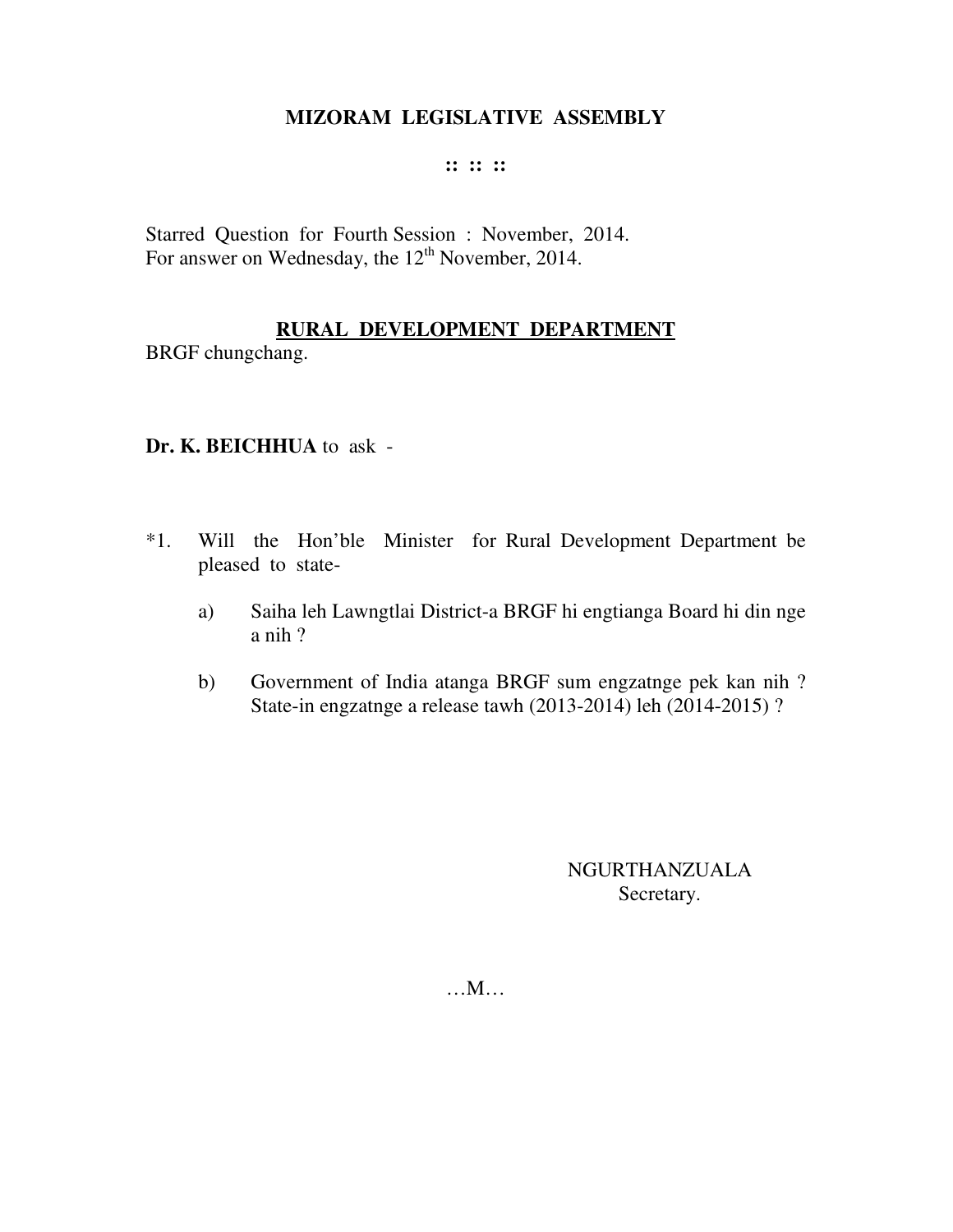Starred Question for Fourth Session : November, 2014 For answer on Wednesday, the  $12<sup>th</sup>$  November, 2014.

# **RURAL DEVELOPMENT DEPARTMENT**

Job Card chungchang

### **Pu LALRUATKIMA** to ask –

- \*2. Will the Hon'ble Minister for Rural Development Department be pleased to state –
	- a) Kum 2011-2012, 2012-2013, 2013-2014, 2014-2015-ah MGNREGA hnuaiah Job Card nei engzatnge awm ?
	- b) Kum 2013-2014 leh 2014-2015-ah District hrang hrangah Job Card nei engzatnge awm ?
	- c) NREGA Sum hi hman dan (Component) engtinnge then anih ?
	- d) Material Component hnathawktu hi Work Agency/Superviser engtin nge ruat an nih ?

 NGURTHANZUALA Secretary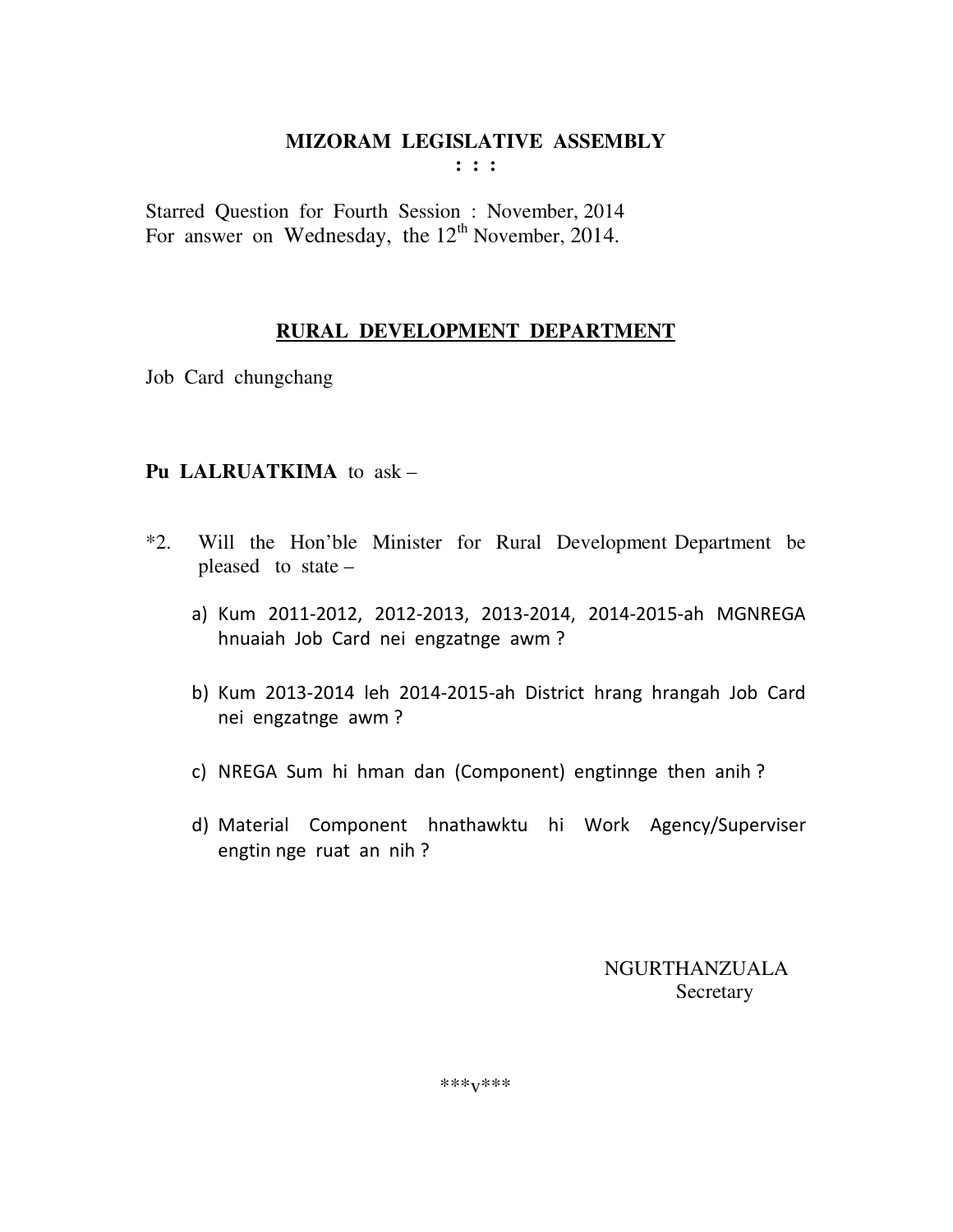Starred Question for Fourth Session : November, 2014. For answer on Wednesday, the  $12<sup>th</sup>$  November, 2014.

# **RURAL DEVELOPMENT DEPARTMENT**

Sialhau to Chhiahtlang kawng chungchang.

# **Er. LALRINAWMA** to ask -

\*3. Will the Hon'ble Minister for Rural Development Department be pleased to state-

 Sialhau leh Chhiahtlang inkar kawng hi tun dinhmunah siam that/cheithat tumna a awm em ?

> NGURTHANZUALA Secretary.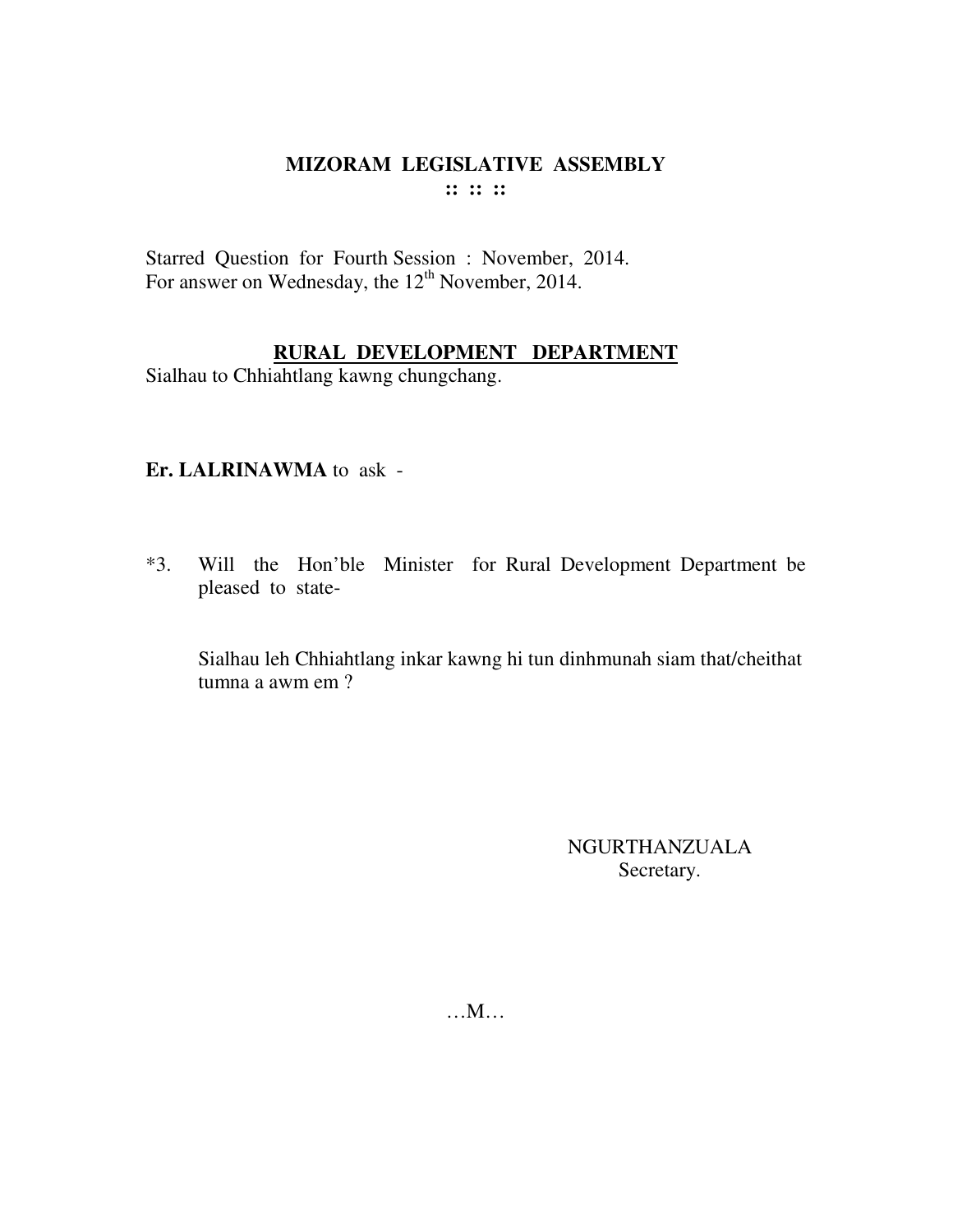Starred Question for Fourth Session : November, 2014. For answer on Wednesday, the  $12<sup>th</sup>$  November, 2014.

# **PUBLIC WORKS DEPARTMENT**

Kawnpui – Kolasib inkar kawng chungchang.

# **Pu K. SANGTHUAMA** to ask –

\*4. Will the Hon'ble Minister for Public Works Department be pleased to state  $-$ 

 Kawnpui – Kolasib inkar kawng hi tun thal chhung hian siam zawh theih a ni angem ?

> NGURTHANZUALA Secretary

….h…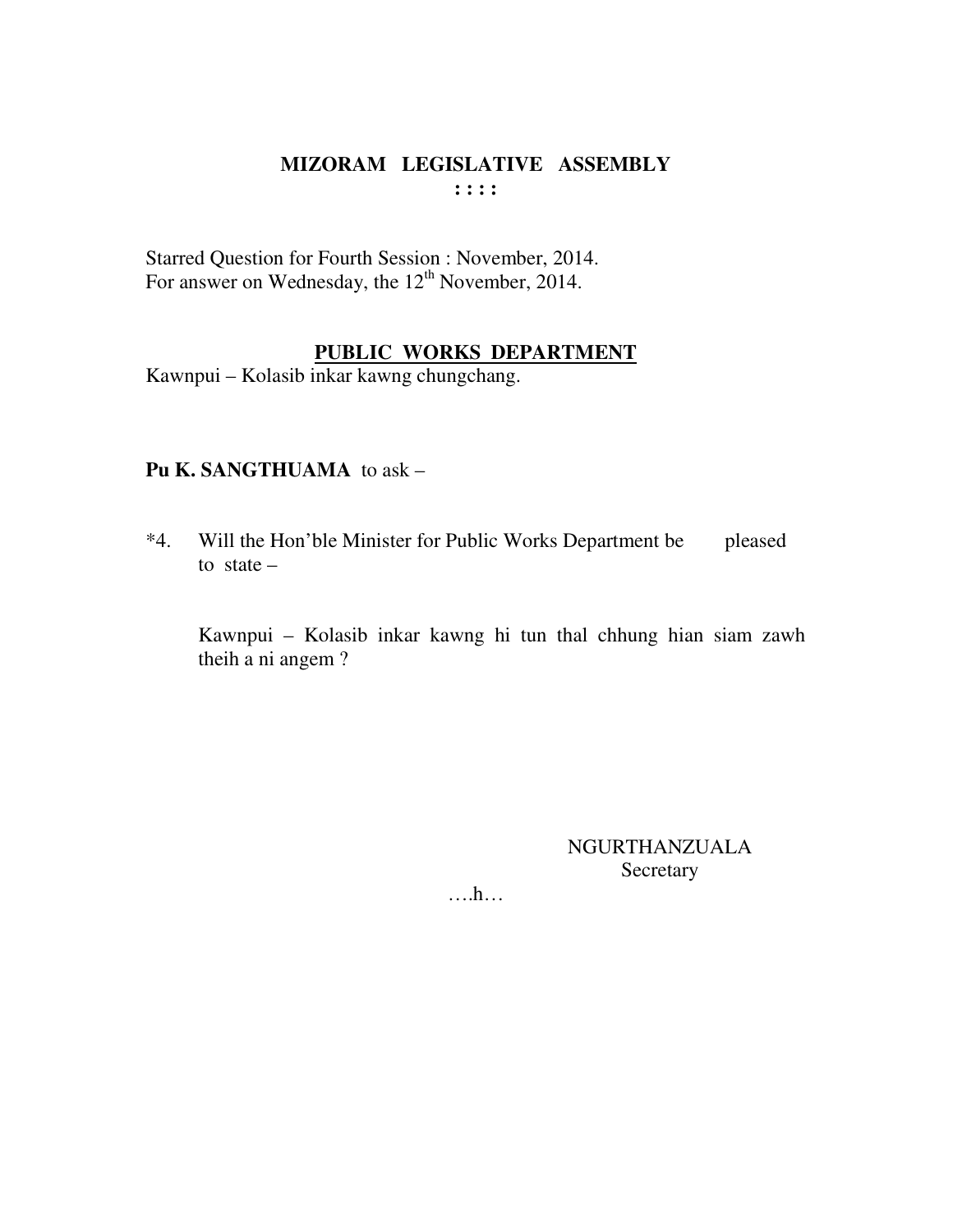**: : :** 

Starred Question for Fourth Session : November, 2014 For answer on Wednesday, the  $12<sup>th</sup>$  November, 2014.

# **PUBLIC WORKS DEPARTMENT**

Saiha Polytechnic building chungchang

# **Dr. K. BEICHHUA** to ask –

\*5. Will the Hon'ble Minister for Public Works Department be pleased to state  $-$ 

Saiha Polytechnic building hi engtik atanga sak tan nge ni ang ?

 NGURTHANZUALA Secretary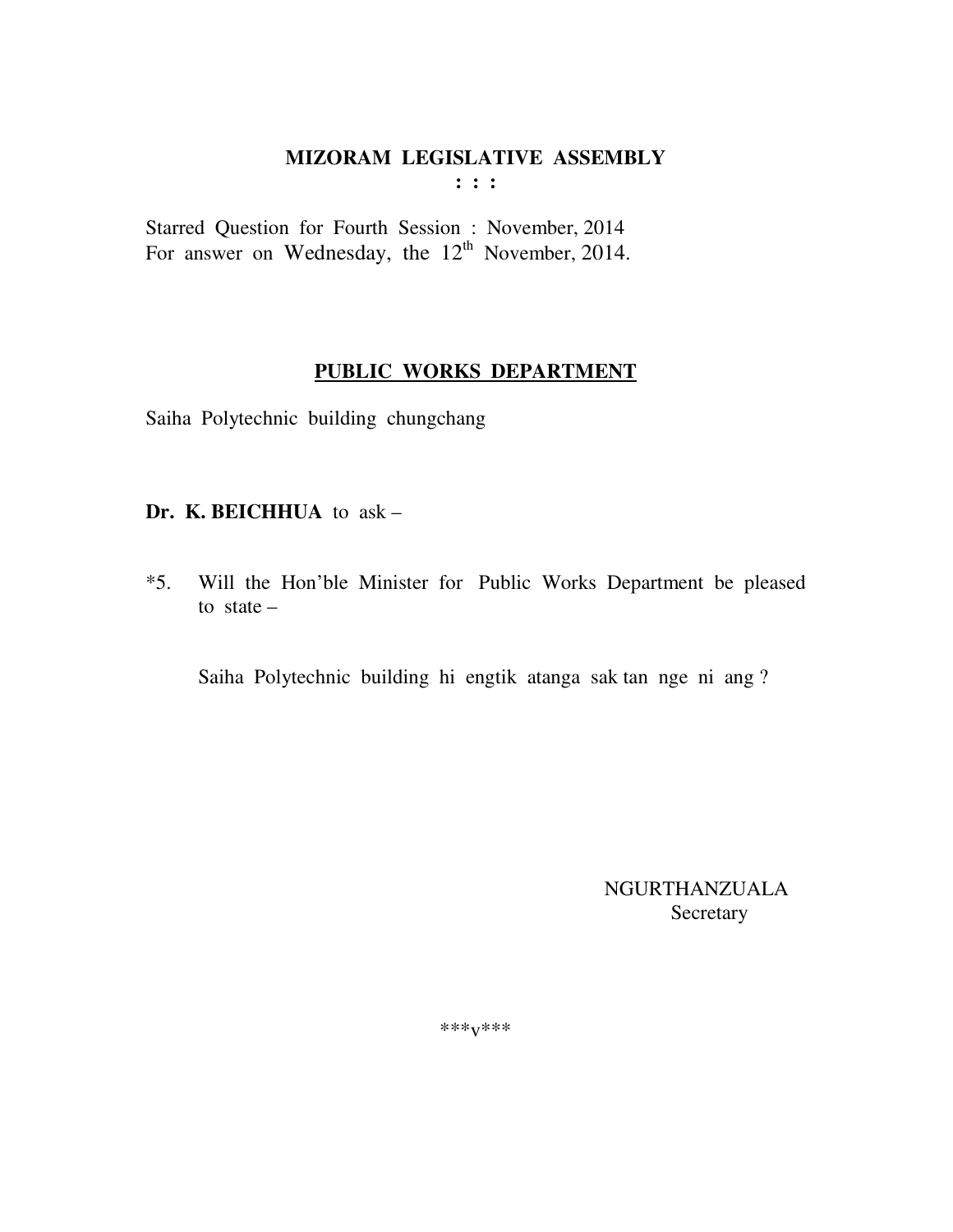Starred Question for Fourth Session : November, 2014. For answer on Wednesday, the  $12<sup>th</sup>$  November, 2014.

# **RURAL DEVELOPMENT DEPARTMENT**

MGNREGA atana sum hmuh chungchang

# **Pu LALRUATKIMA** to ask –

- \*6. Will the Hon'ble Minister for Rural Development Department be pleased to state –
	- (a) MGNREGA atan Kum 2013-2014 chhungin sum engzatnge hmuh anih?
	- (b) Disrict hrang hrangah ni engzatnge mipui inhlawhna siamsak an nih?
	- (c) Kum 2014-2015 chhungin sum engzatnge hmuh anih tawh?
	- (d) District hrang hrang ten ni engzatnge mipui inhlawhna an siam sak tawh?

# NGURTHANZUALA **Secretary**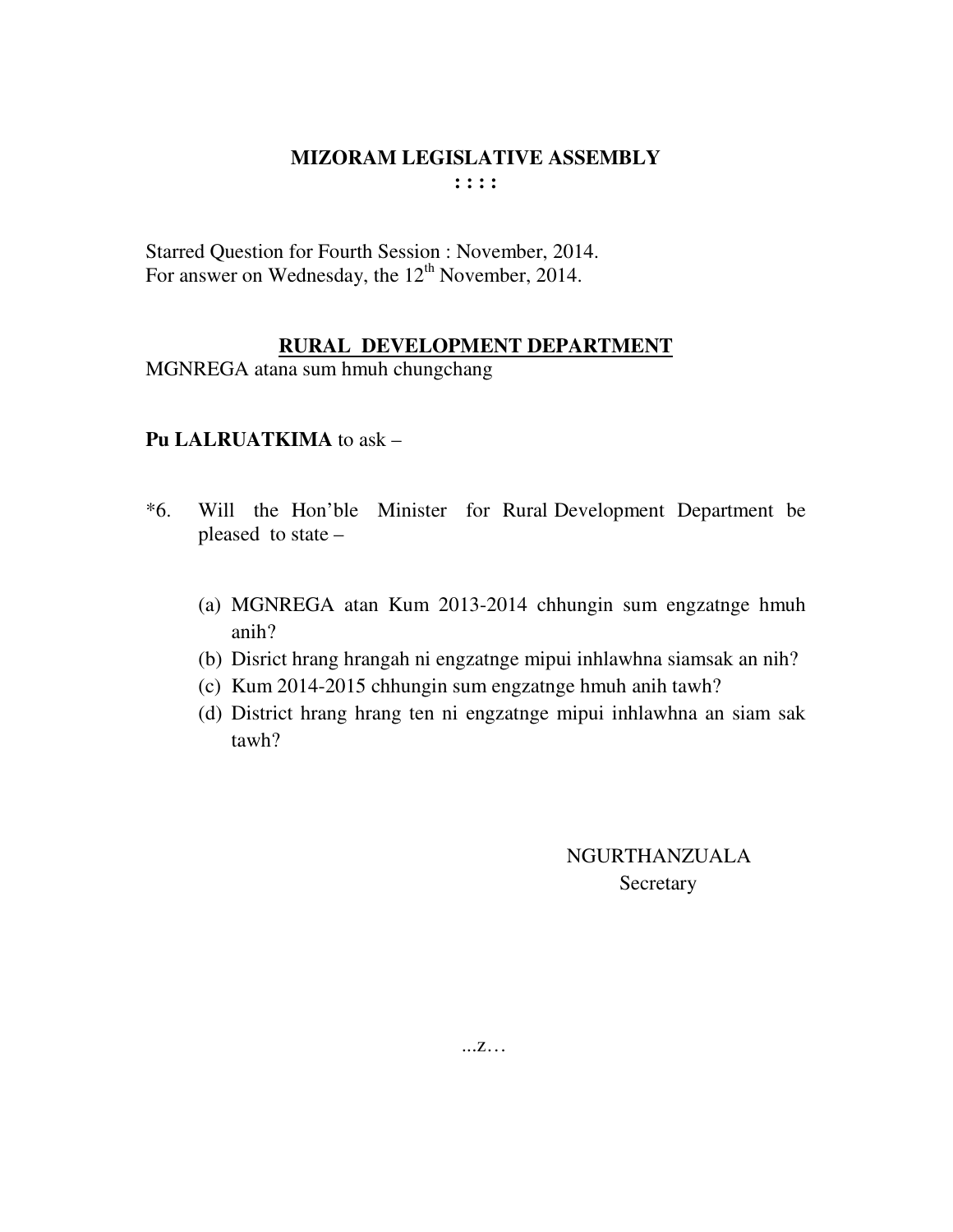Starred Question for Fourth Session : November, 2014. For answer on Wednesday, the  $12<sup>th</sup>$  November, 2014.

# **RURAL DEVELOPMENT DEPARTMENT**

IAY chungchang

# **Dr. K.BEICHHUA** to ask –

\*7. Will the Hon'ble Minister for Rural Development Department be pleased to state –

 Saiha Disrict-a IAY kan dawn zat 193 ni thin, kum 2013 - 2014 leh 2014 - 2015 ah 56 chauh pek kan ni hi enge a chhan?

> NGURTHANZUALA Secretary

...z…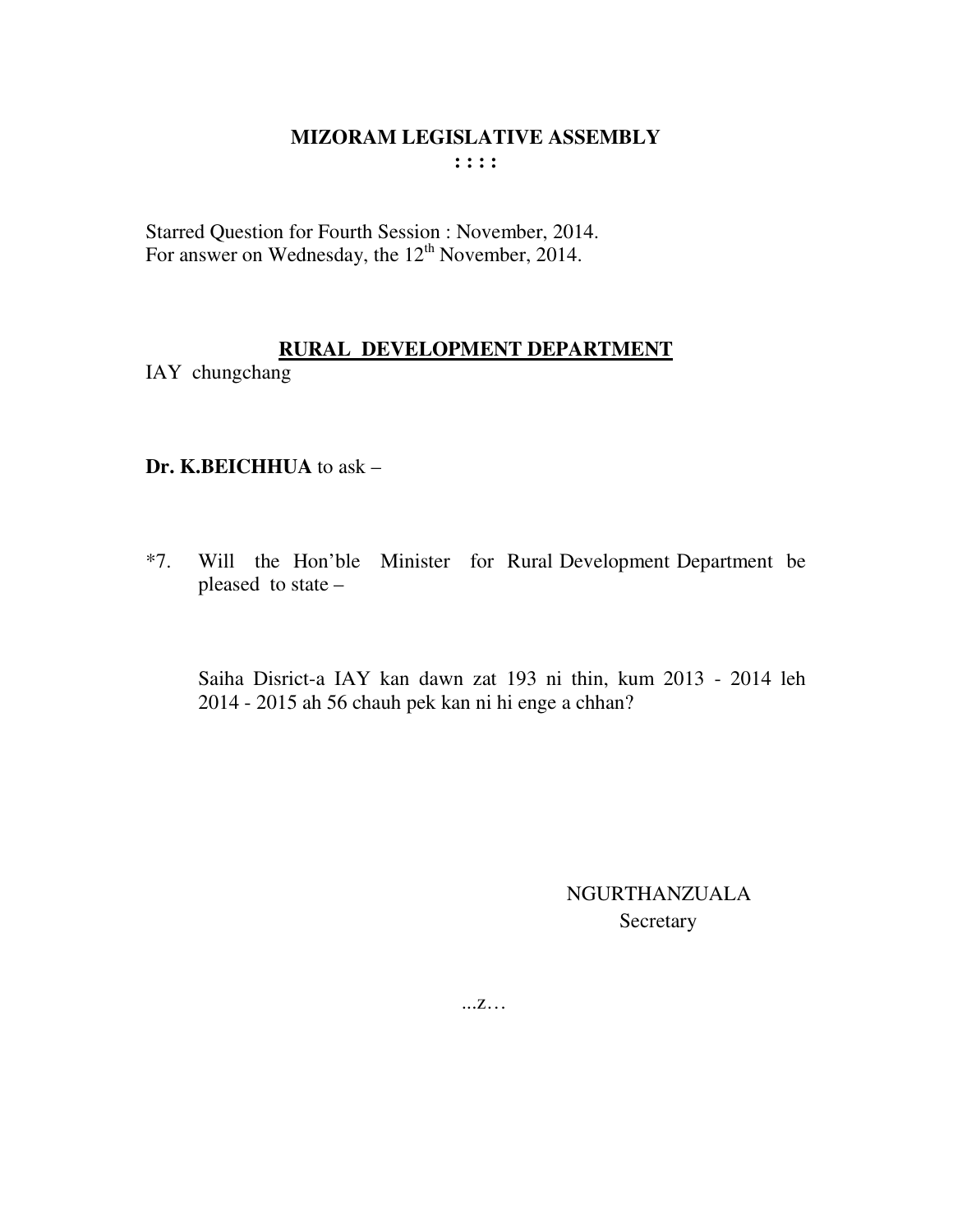Starred Question for Fourth Session : November, 2014. For answer on Wednesday, the  $12<sup>th</sup>$  November, 2014.

# **PUBLIC WORKS DEPARTMENT**

Tuirini leh Tuivai leidawh leh Zohmun – Silchar Via Bagha chungchang.

# **Pu R.L. PIANMAWIA** to ask -

- \*8. Will the Hon'ble Minister for Public Works Department be please to state –
	- (a) Engtikah nge heng leihlawn (i)Tuirini (ii)Tuivai te hi dawhthat a nih ang ?
	- (b) Zohmun Silchar Via Bagha Road hi Inter State Connectivity Project-ah ruahmanna a awm em ?

NGURTHANZUALA **Secretary**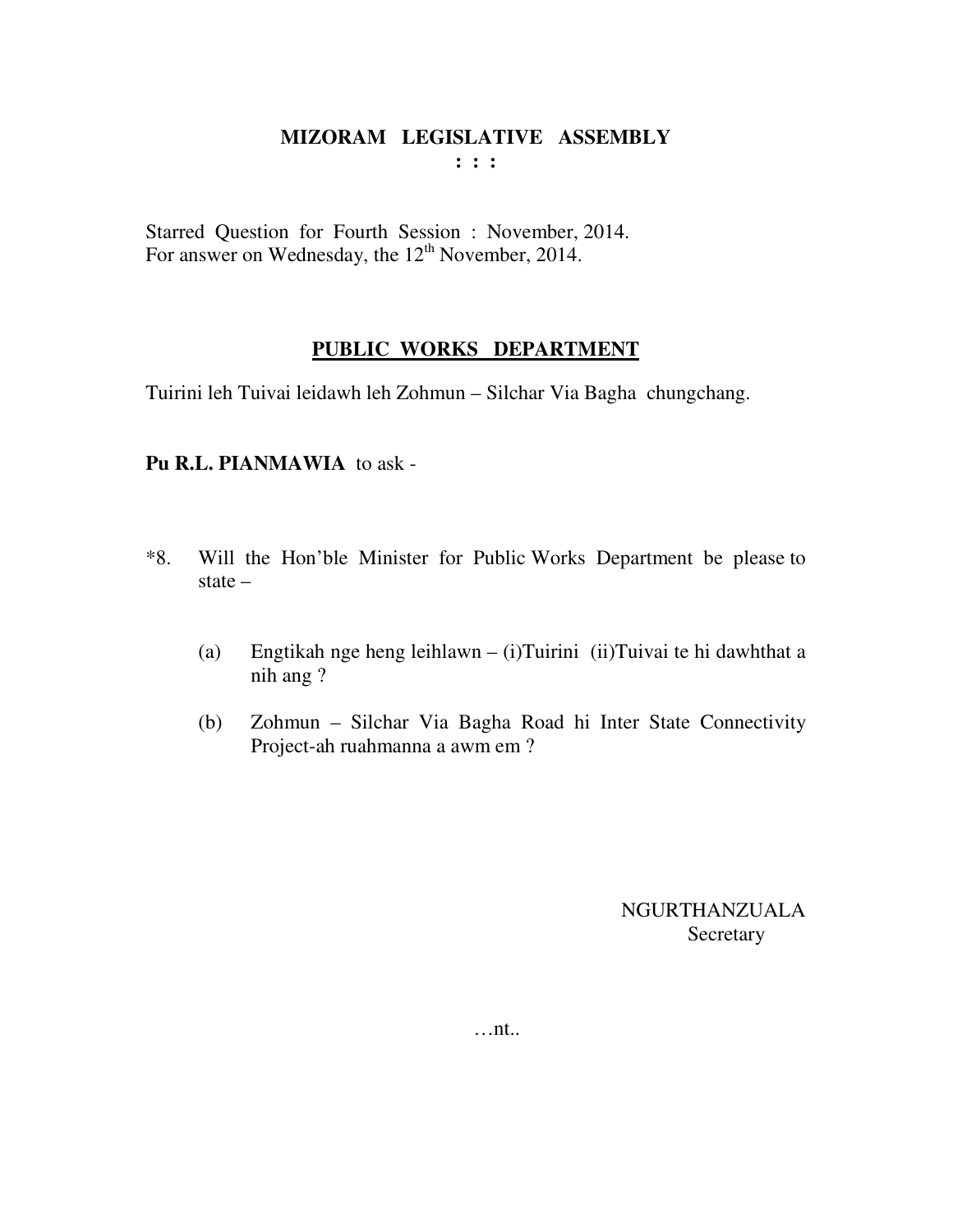Starred Question for Fourth Session : November, 2014. For answer on Wednesday, the  $12<sup>th</sup>$  November, 2014.

# **PUBLIC WORKS DEPARTMENT**

Bailey Bridge siam chungchang.

# **Er. LALRINAWMA** to ask –

\*9. Will the Hon'ble Minister for Public Works Department be pleased to state –

 National Highway 54 diversion Chhingchhip Mualpui-a Bailey Bridge paihna tura kawngthar siam tura hmalakna hi engtikah nge tan a nih theih ang ?

> NGURTHANZUALA Secretary

….h…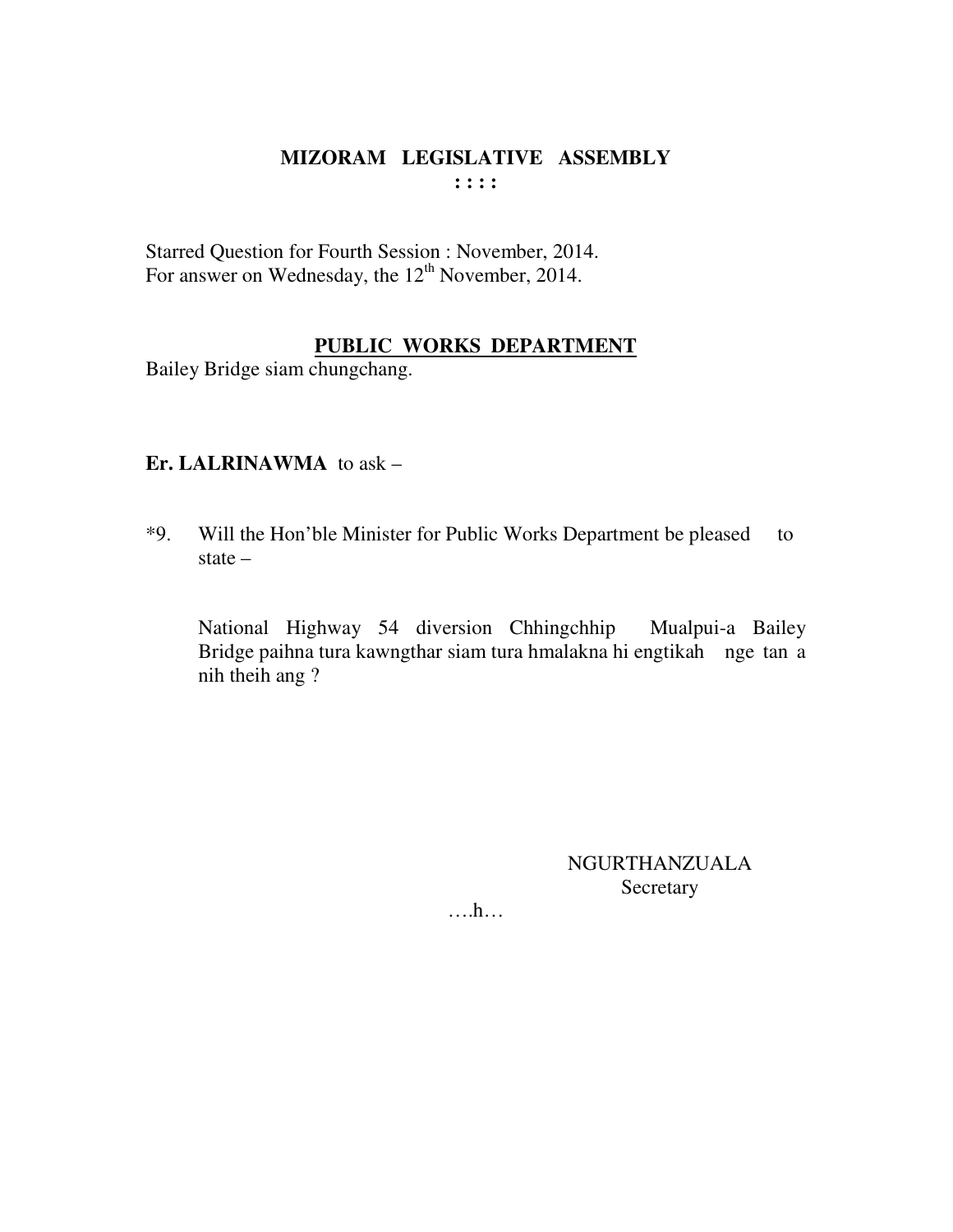Starred Question for Fourth Session : November, 2014 For answer on Wednesday, the  $12<sup>th</sup>$  November, 2014.

# **PUBLIC WORKS DEPARTMENT**

Vaivakawn to University Roadchungchang

# **Pu LALRUATKIMA** to ask –

- \*10. Will the Hon'ble Minister for Public Works Department be pleased to state –
	- a) Vaivakawn to University Road under JNNURM(Pavement) hna hi tunge Contractor ?
	- b) Estimate Amount engzatnge ?
	- c) Engtikah nge hna hi thawh tan anih a ? Eng huna thawh zawh tura ruahman nge a nih ?
	- d) Contractor hnenah Sum engzatnge pek anih tawh ?
	- e) Tun dinhmunah Physical Achievement engzatnge ?

 NGURTHANZUALA **Secretary**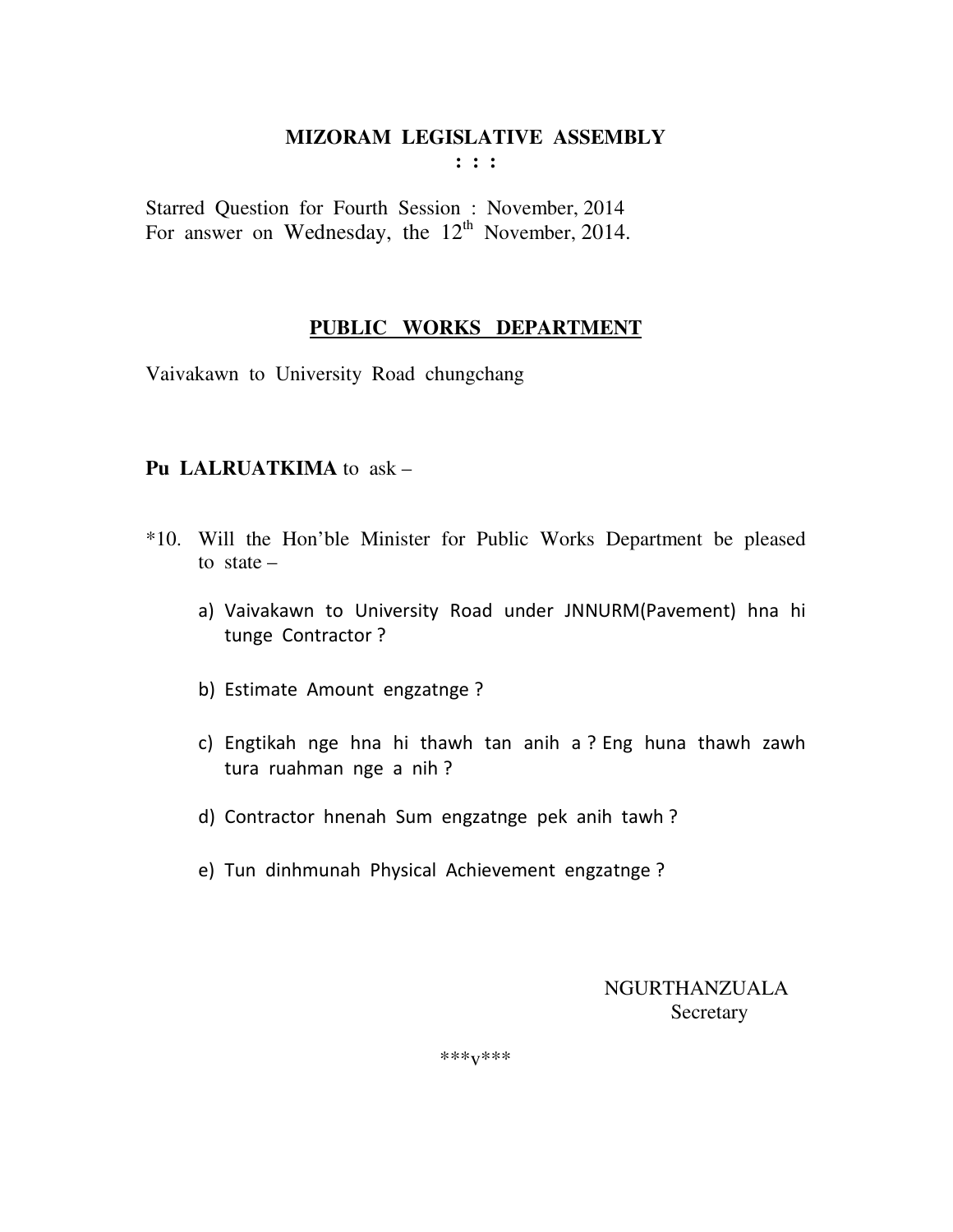Starred Question for Fourth Session : November, 2014. For answer on Wednesday, the  $12<sup>th</sup>$  November, 2014.

# **PUBLIC WORKS DEPARTMENT**

Kawng blacktop chungchang.

# **Pu K. SANGTHUAMA** to ask -

\*11. Will the Hon'ble Minister for Public Works Department be please to state –

 Ropaiabawk (Chawlhhmun) to Ch.Chhunga High School peng (MZU) kawng blacktopping hmabak hi tun thal chhungin zawh hman beisei a ni em ?

> NGURTHANZUALA Secretary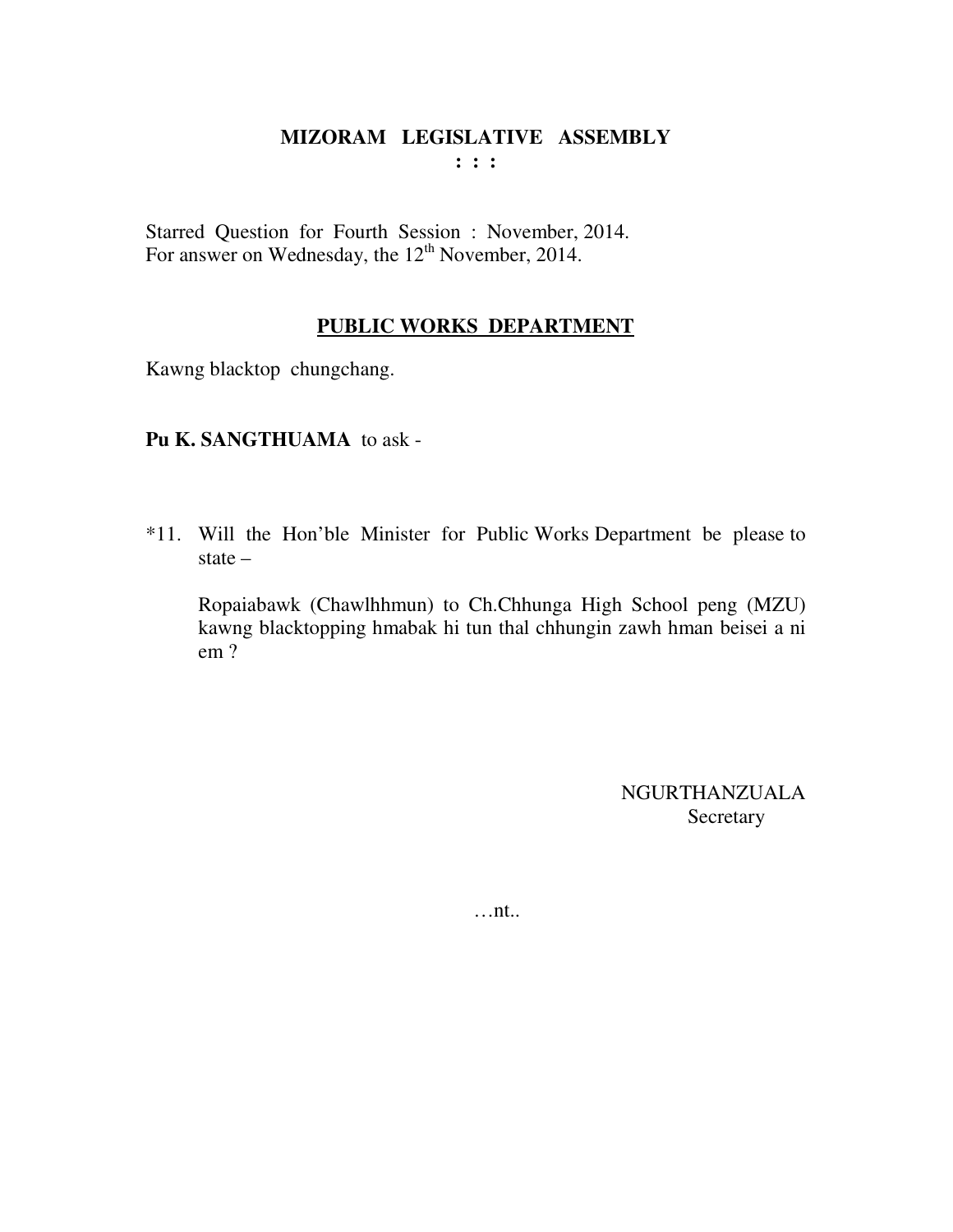**:: :: ::** 

Starred Question for Fourth Session : November, 2014. For answer on Wednesday, the  $12<sup>th</sup>$  November, 2014.

# **RURAL DEVELOPMENT DEPARTMENT**

DRI Scheme a loan la te chungchang.

# **Er. LALRINAWMA** to ask -

- \*12. Will the Hon'ble Minister for Rural Development Department be pleased to state-
	- (a) Kum 2013-2014 chhungin Mizoramah IAY Beneficiary engzatin nge Differencial Rate of Interest (DRI) Scheme hnuaiah loan la ?
	- (b) District tin ah mi engzatnge pek an nih ?

NGURTHANZUALA Secretary.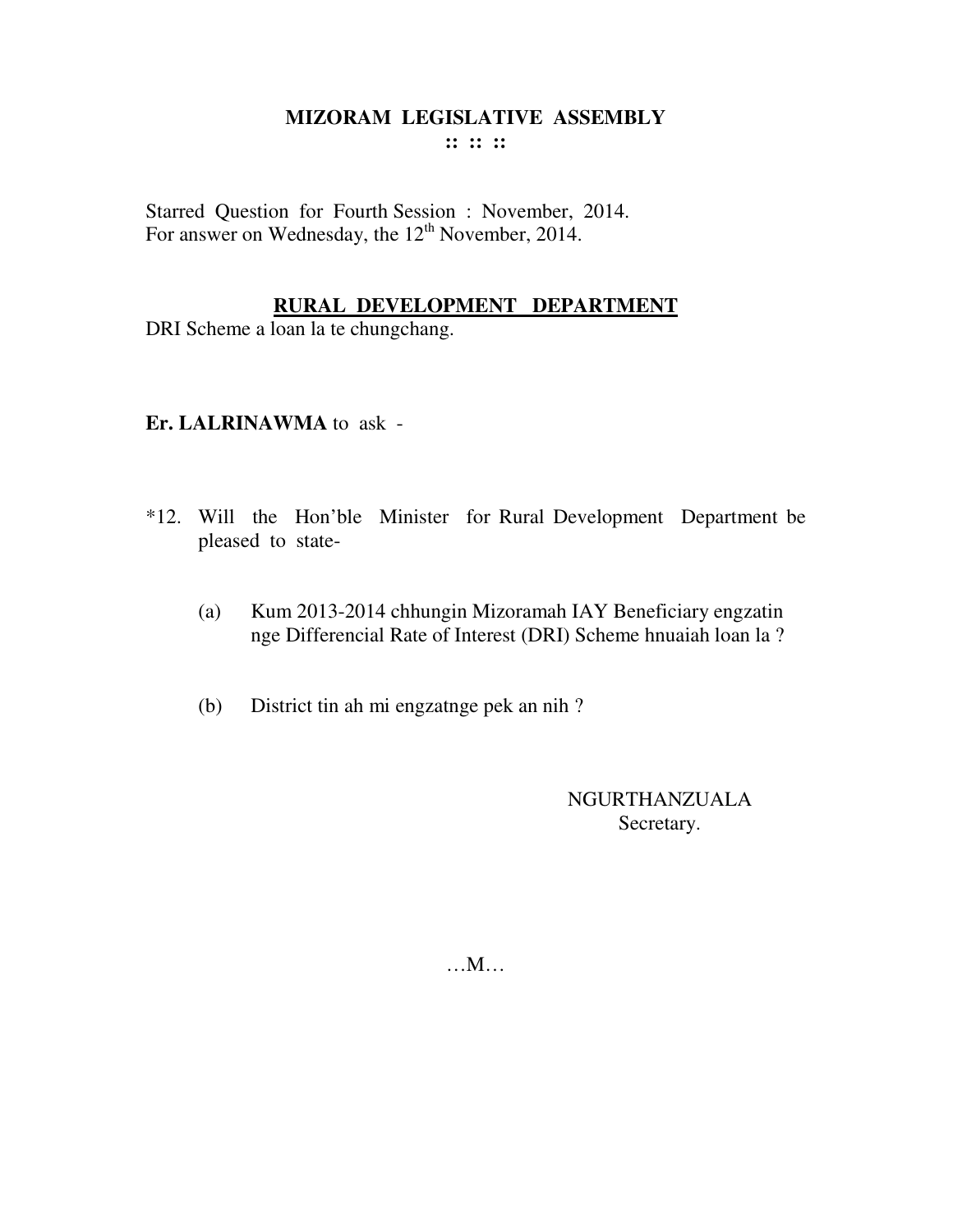**: : :** 

Starred Question for Fourth Session : November, 2014. For answer on Wednesday, the  $12<sup>th</sup>$  November, 2014.

### **RURAL DEVELOPMENT DEPARTMENT**

BADP implementing board chungchang.

# **Dr. K. BEICHHUA** to ask -

\*13. Will the Hon'ble Minister for Rural Development Department be please to state –

 Saiha leh Lawngtlai District-ah hian BADP implementing board siam a ni em ?

> NGURTHANZUALA Secretary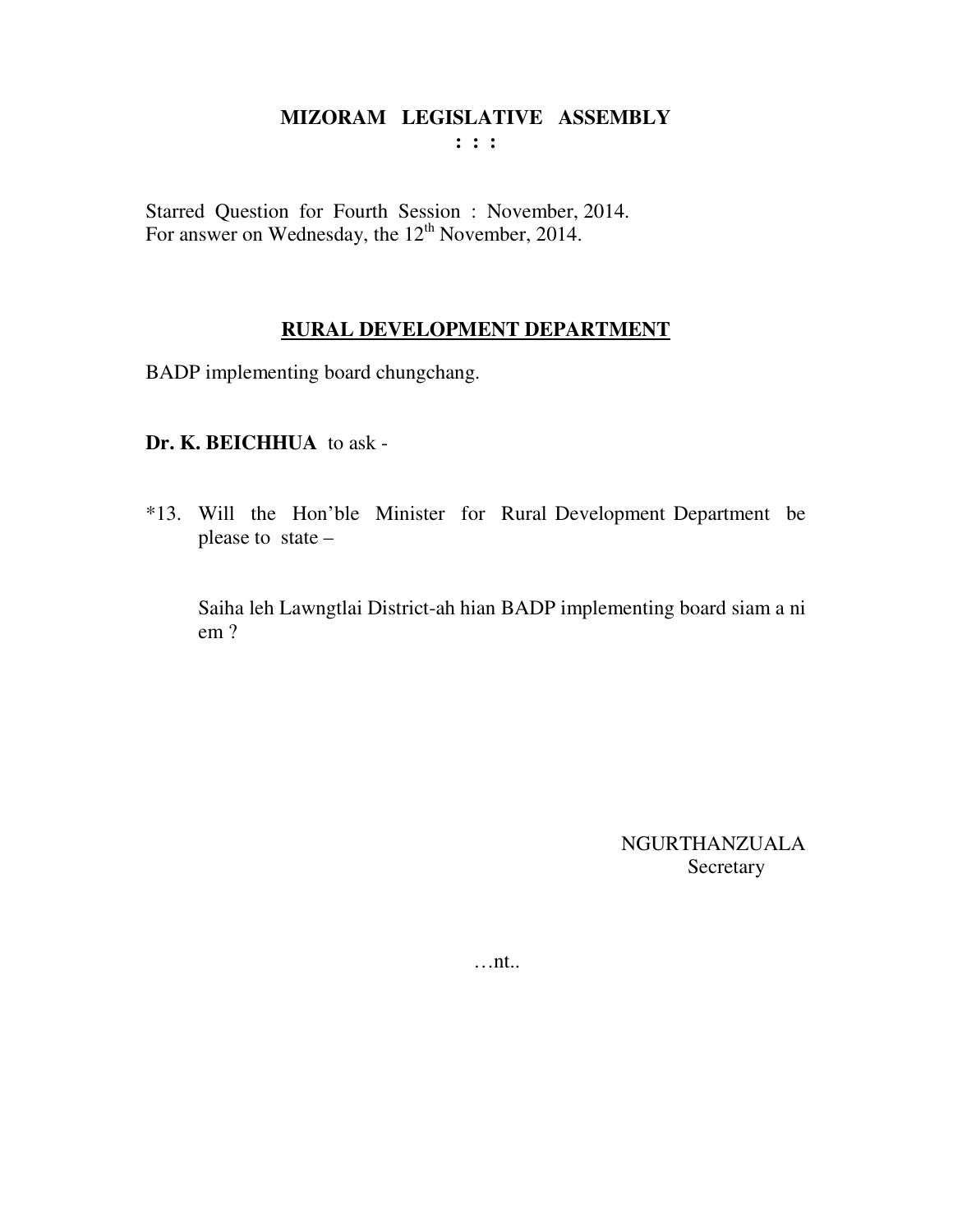Starred Question for Fourth Session : November, 2014 For answer on Wednesday, the  $12<sup>th</sup>$  November, 2014.

# **PUBLIC WORKS DEPARTMENT**

New Mizoram House, Kolkata sak chungchang

# **Pu LALRUATKIMA** to ask –

- \*14. Will the Hon'ble Minister for Public Works Department be pleased to state –
	- a) New Mizoram House, New Town Kolkata a sak hna hi tunge Contractor ? Estimate engzatnge ?
	- b) Engtikah nge hna hi thawh tan anih a? Eng huna thawh zawh tura ruahman nge a nih ?
	- c) External Electrification hi tunge Contractor ? Estimate engzatnge ?
	- d) SITC of Fire Fighting System hi tunge Supplier? Estimate engzatnge ?
	- e) SITC of A/C hi tunge Supplier ? Estimate engzatnge ?
	- f) SITC of Elevator etc. hi tunge Supplier ? Estimate engzatnge ?
	- g) SITC of EPABX System hi tunge Supplier ? Estimate engzatnge ?
	- h) SITC of CCTV Surveilance Security System hi tunge Supplier ? Estimate engzatnge ?

 NGURTHANZUALA **Secretary**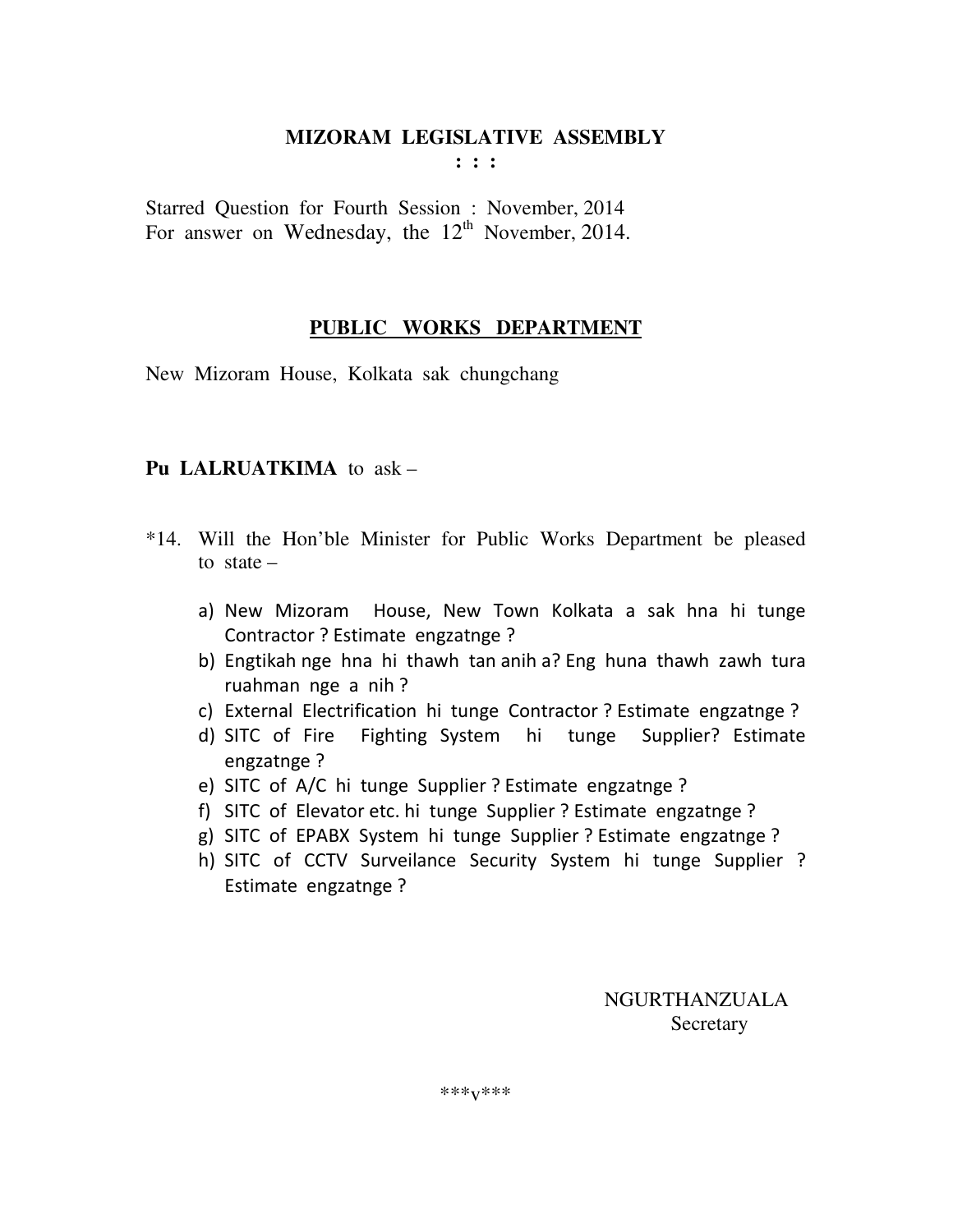**: : :** 

Starred Question for Fourth Session : November, 2014 For answer on Wednesday, the  $12<sup>th</sup>$  November, 2014.

### **PUBLIC WORKS DEPARTMENT**

Sihhmui to University Road chungchang.

# **Pu LALRUATKIMA** to ask –

- \*15. Will the Hon'ble Minister for Public Works Department be pleased to state –
	- a) Sihhmui to University Road under JNNURM hna hi tunge Contractor ?
	- b) Contractor hi Tender nge Restricted Tender hmanga thlan a nih ?
	- c) Restricted Tender anih chuan engvangin nge Restricted Tender hmanga thlan a nih ?
	- d) Estimate Amount engzatnge ?
	- e) Engtikah nge hna hi thawh tan anih a ? Eng huna thawh zawh tura ruahman nge anih ?
	- f) Tun dinhmunah Physical Achievement engzatnge ?

 NGURTHANZUALA **Secretary**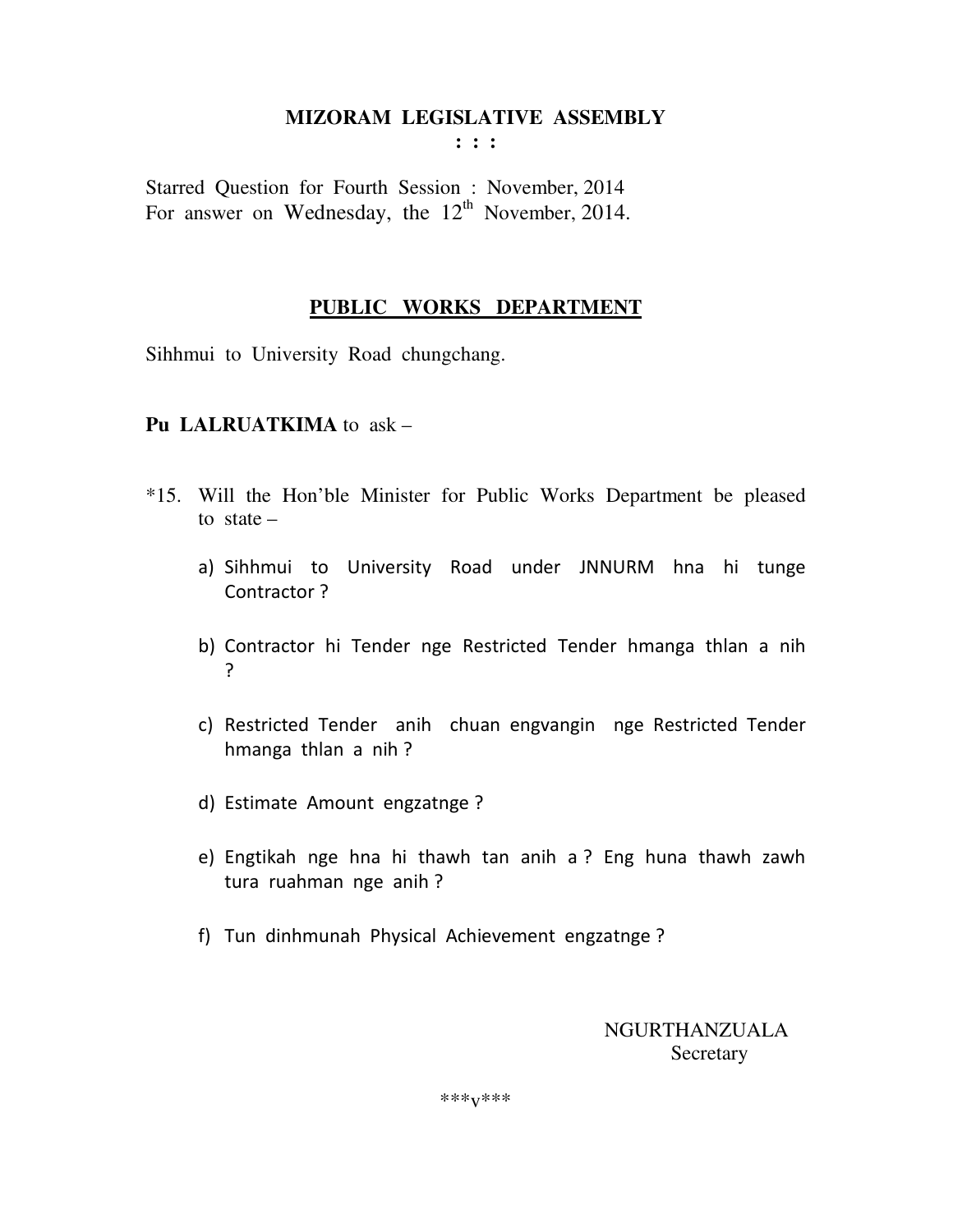Starred Question for Fourth Session : November, 2014. For answer on Wednesday, the 12<sup>th</sup> November, 2014.

# **PUBLIC WORKS DEPARTMENT**

Suspension bridge dawh mek chungchang

# **Pu JOHN SIAMKUNGA** to ask –

\*16. Will the Hon'ble Minister for Public Works Department be pleased to state –

 Darzokai Tuipui lei, Jeepable suspension bridge dawh mek hi engtikah nge dawh zawh anih ang?

> NGURTHANZUALA **Secretary**

...z…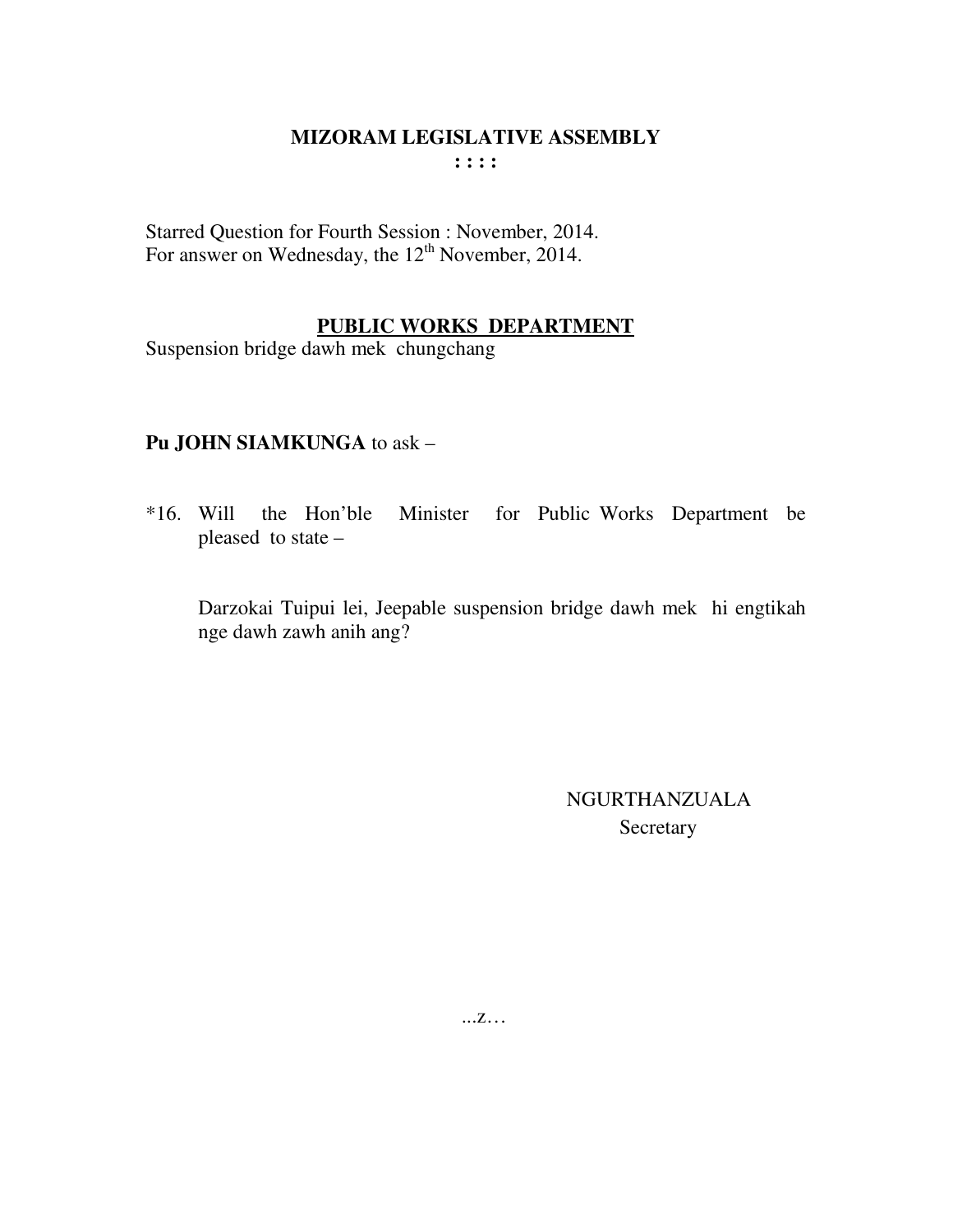#### **:: :: ::**

Starred Question for Fourth Session : November, 2014. For answer on Wednesday, the  $12<sup>th</sup>$  November, 2014.

# **PUBLIC WORKS DEPARTMENT**

Sakawrdai – Zohmun kawng black top chungchang.

### **Pu R.L. PIANMAWIA** to ask -

- \*17. Will the Hon'ble Minister for Public Works Department be pleased to state-
	- (a) Sakawrdai Zohmun kawng black top hna engtikah nge thawh tan anih dawn ?
	- (b) He hna hi engtika zawh theih tur nge ?

# NGURTHANZUALA Secretary.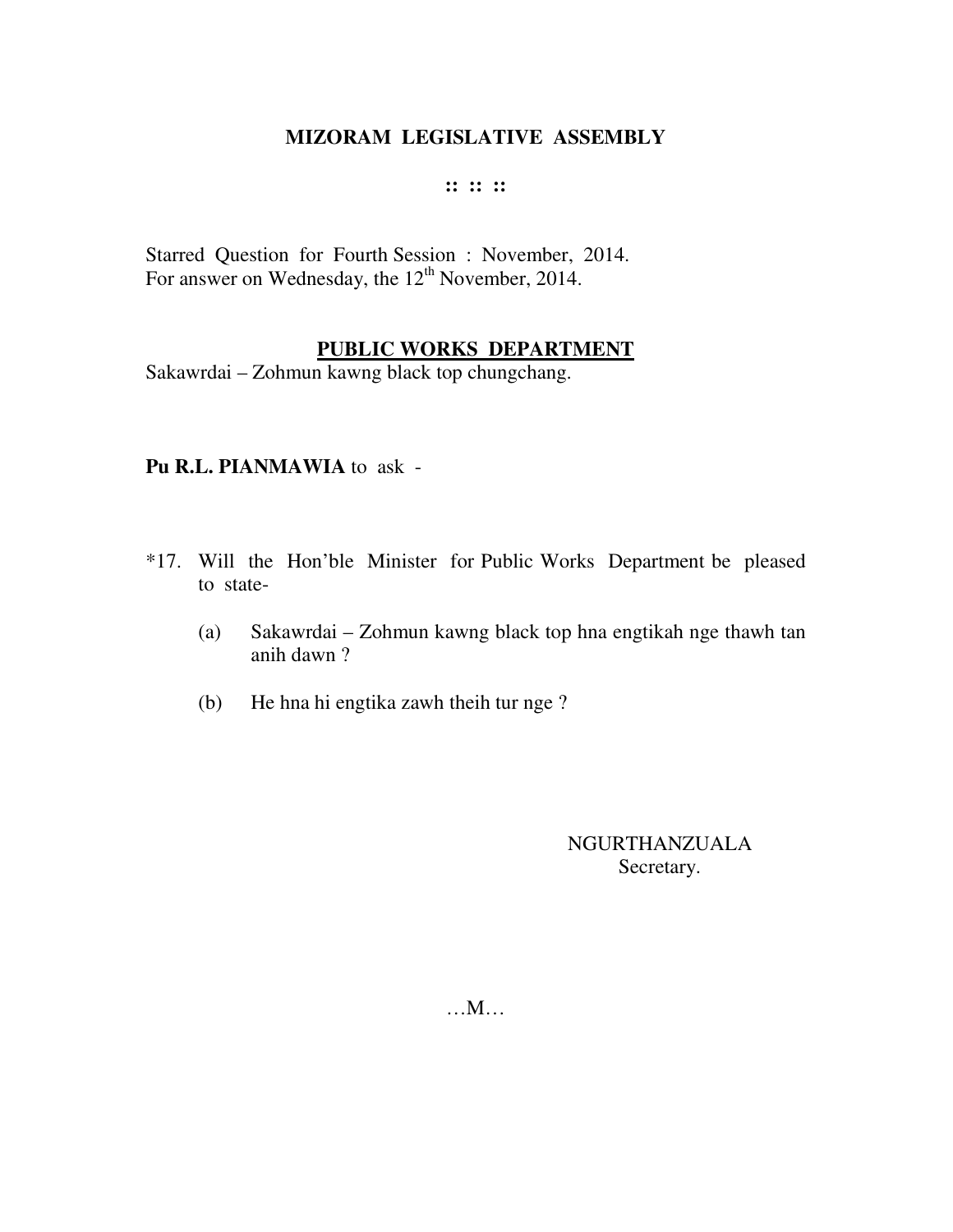Starred Question for Fourth Session : November, 2014. For answer on Wednesday, the  $12<sup>th</sup>$  November, 2014.

# **PUBLIC WORKS DEPARTMENT**

Thenzawl leh Serchhip inkar kawng chungchang.

# **Er. LALRINAWMA** to ask -

\*18. Will the Hon'ble Minister for Public Works Department be please to state –

 Tun dinhmunah Thenzawl leh Serchhip inkar kawng hi siam that tumna a awm em ?

> NGURTHANZUALA Secretary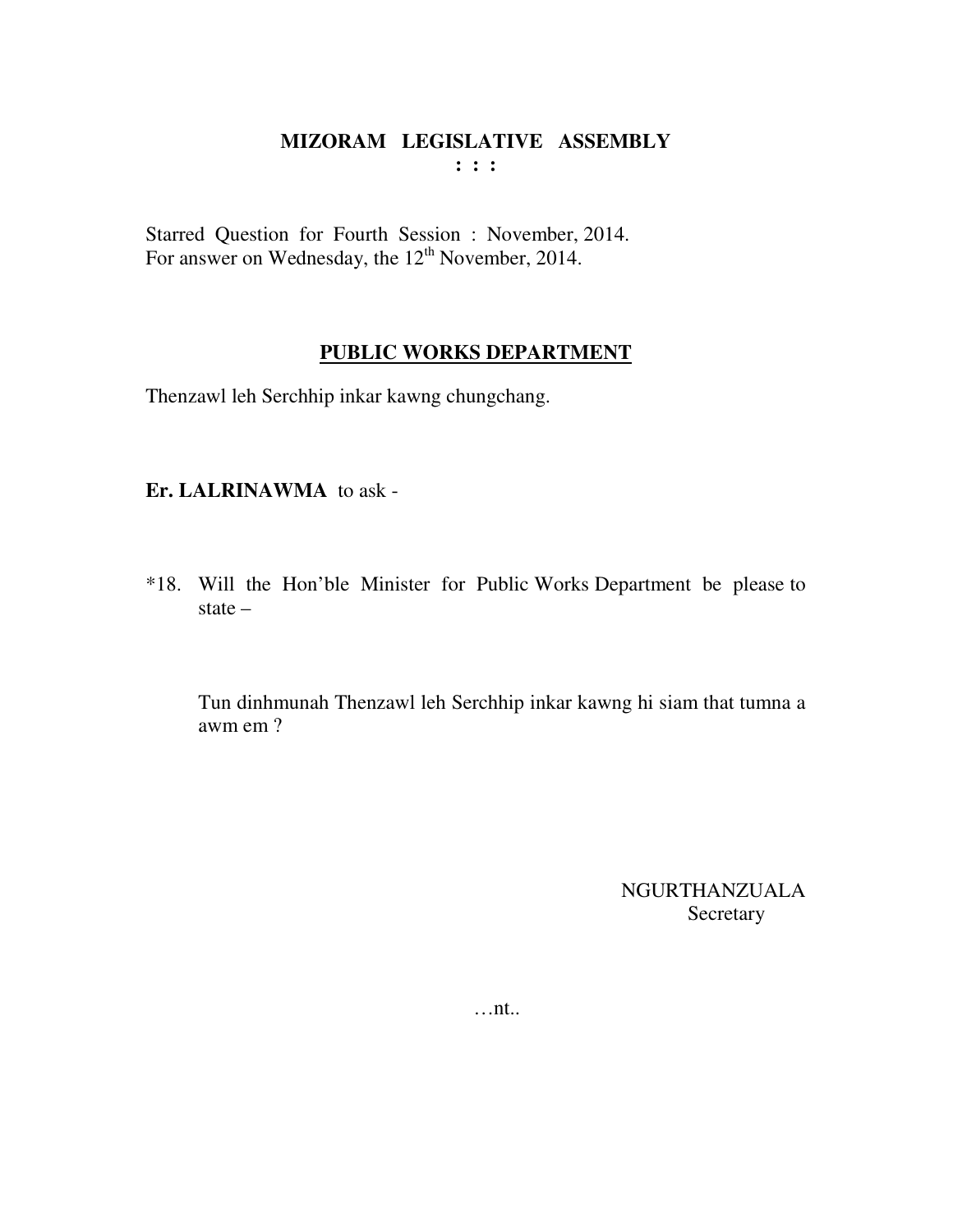Starred Question for Fourth Session : November, 2014. For answer on Wednesday, the  $12<sup>th</sup>$  November, 2014.

# **PUBLIC WORKS DEPARTMENT**

E. Lungdar – Sailulak kawng chungchang.

# **Er. LALRINAWMA** to ask -

\*19. Will the Hon'ble Minister for Public Works Department be pleased to state-

 PMGSY hnuaia E. Lungdar to Sialsuk kawng siam hnathawh mek hi eng hun a zawh tur nge ?

> NGURTHANZUALA Secretary.